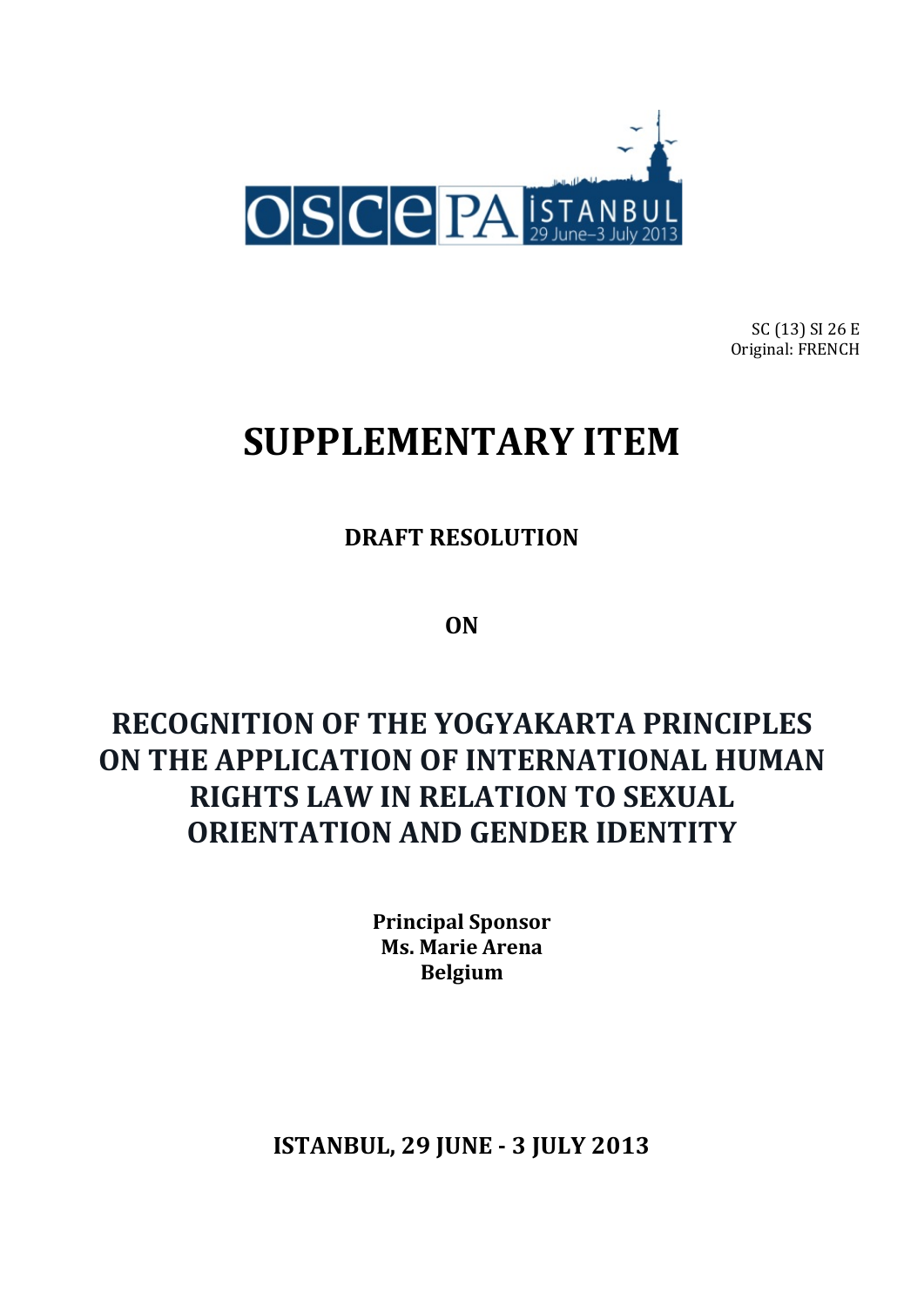#### **DRAFT RESOLUTION**

#### **Recognition of the Yogyakarta Principles on the application of international human rights law in relation to sexual orientation and gender identity**

Principal Sponsor: Ms. Marie Arena (Belgium)

- 1. Noting that the Yogyakarta Principles were codified in 2006 by a group of lawyers and human rights experts and that they concern the application of those rights in relation to sexual orientation and gender identity,
- 2. Bearing in mind that many parliaments and countries have adopted the Yogyakarta Principles,
- 3. Noting that on 18 December 2008, the UN General Assembly called for a global decriminalization of homosexuality,
- 4. Bearing in mind the Council of Europe report of 23 March 2010 regarding discrimination on the basis of sexual orientation and gender identity,
- 5. Recalling article 1 of the Universal Declaration of Human Rights of 10 December 1948, which states that "All human beings are born free and equal in (…) rights",
- 6. Recalling the European Convention for the Protection of Human Rights and Fundamental Freedoms of 4 November 1950,
- 7. Recalling the International Covenant on Civil and Political Rights of 16 December 1966, in particular articles 2 and 3 (which prohibit any discrimination in the enjoyment and observance of the rights recognized in the Covenant) and article 26 (which establishes the right to the protection of the law without discrimination of any kind),
- 8. Underscoring that, by recognizing the Yogyakarta Principles, the Parliamentary Assembly will enhance the coherence and effectiveness of the measures that each participating State takes to ensure protection against discrimination based on sexual orientation or gender identity,
- 9. Emphasizing that it is highly desirable to endorse the Yogyakarta Principles and to promote their application worldwide,

The OSCE Parliamentary Assembly:

- 10. Calls on the OSCE to recognize the 29 Yogyakarta Principles;
- 11. Calls on the OSCE to defend the rights of lesbian, gay, bisexual and transsexual persons (LGBTs) enunciated in the Yogyakarta Principles in its contacts with non-participating States of the OSCE in which homosexuality is still punishable and other Yogyakarta Principles are infringed;
- 12. Invites the OSCE to call on the participating States to respect those Principles.